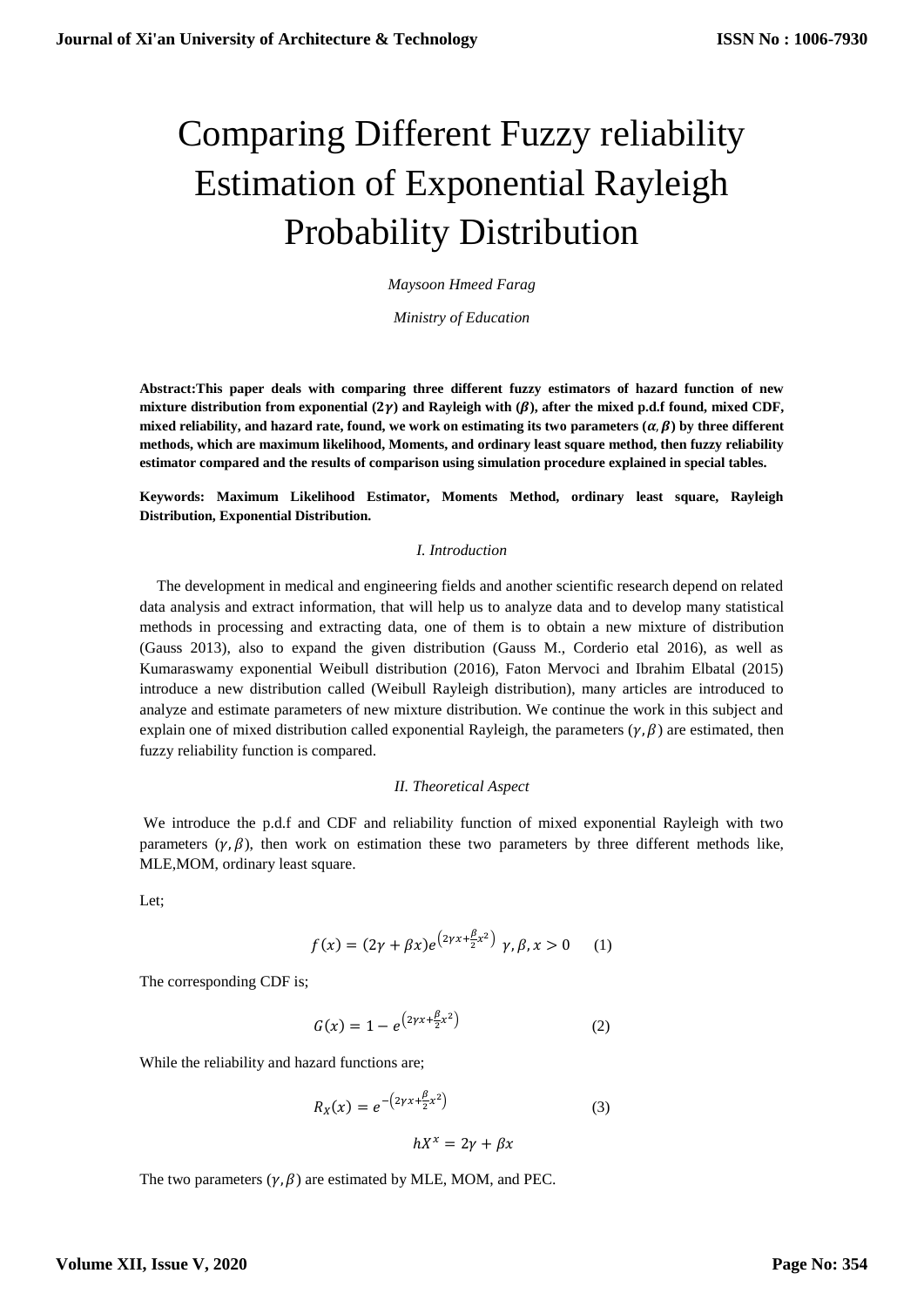$$
\widehat{R}_X(k_i, x_i) = e^{-\left(2\widehat{\gamma}k_i x_i + \frac{\widehat{\beta}}{2}(k_i x_i)^2\right)} \tag{4}
$$

After estimating the two parameters  $(\gamma, \beta)$ , then  $[\hat{R}_X(k_i x_i)]$  compared using given values of  $(k_i =$ 0.3,0.6), ( $\gamma = 1.5,3$ ), and ( $\beta = 2.5,4$ ).

#### *III. Estimation methods*

The two parameters  $(\gamma, \beta)$ , are estimated by MLE, ordinary least square, and MOM.

#### *3.1 Estimation by MLE*

Let  $(x_1, x_2, ..., x_n)$  be a random sample from p.d.f in equation (1), then;

$$
L = \prod_{i=1}^{n} f(x_i, \gamma, \beta) = \prod_{i=1}^{n} (2\gamma + \beta x_i) e^{-\sum_{i=1}^{n} \left(2\hat{\gamma} x_i + \frac{\hat{\beta}}{2} x_i^2\right)}
$$
(5)  

$$
\log L = \sum_{i=1}^{n} \log(2\gamma + \beta x_i) - \sum_{i=1}^{n} \left(2\hat{\gamma} x_i + \frac{\hat{\beta}}{2} x_i^2\right)
$$

$$
\frac{\partial \log L}{\partial \gamma} = \sum_{i=1}^{n} \frac{2}{(2\gamma + \beta x_i)} - 2\sum_{i=1}^{n} x_i = 0
$$

$$
n\overline{x} = \sum_{i=1}^{n} \frac{1}{(2\hat{\gamma} + \hat{\beta} x_i)}
$$
(6)  

$$
\frac{\partial \log L}{\partial \beta} = \sum_{i=1}^{n} \frac{x_i}{(2\gamma + \beta x_i)} - \sum_{i=1}^{n} \frac{x_i^2}{2} = 0
$$

$$
\sum_{i=1}^{n} \frac{x_i}{(2\gamma + \beta x_i)} = \sum_{i=1}^{n} \frac{x_i^2}{2}
$$
(7)

### *3.2 Estimation by MOM*

In this method ( $\hat{\gamma}_{MOM}, \hat{\beta}_{MOM}$ ) are obtained by solving  $[\mu'_r = E(x^r)]$ , since;

$$
\mu'_{r} = E(x^{r}) = \frac{r \Gamma(\frac{1}{\beta} + 1) \Gamma(r)}{\Gamma(\frac{1}{\beta} + \gamma + 1)}
$$
(8)  

$$
\frac{\Sigma_{i=1}^{n} x_{i}}{n} = r \frac{\left[ \Gamma(\frac{1}{\beta} + 1) \Gamma(\gamma + 1) \right]}{\Gamma(\frac{1}{\beta} + \gamma + 1)}
$$
(9)  

$$
\frac{\Sigma_{i=1}^{n} x_{i}^{2}}{n} = r \frac{\left[ \Gamma(\frac{2}{\beta} + 1) \Gamma(\gamma + 1) \right]}{\Gamma(\frac{1}{\beta} + \gamma + 1)}
$$
(10)

Then taking ( $\gamma$ ,  $\beta \ge 1$ ) integer and solving equations (9) and (10) numerically we get, ( $\hat{\gamma}_{MOM}, \hat{\beta}_{MOM}$ ).

3.3 Estimation by Ordinary Least Square (OLS)

The estimators  $(\hat{y}, \hat{\beta})$  are obtained by minimizing total sum square of the difference between sample values (*i*) and the value  $[E(p_i)]$ .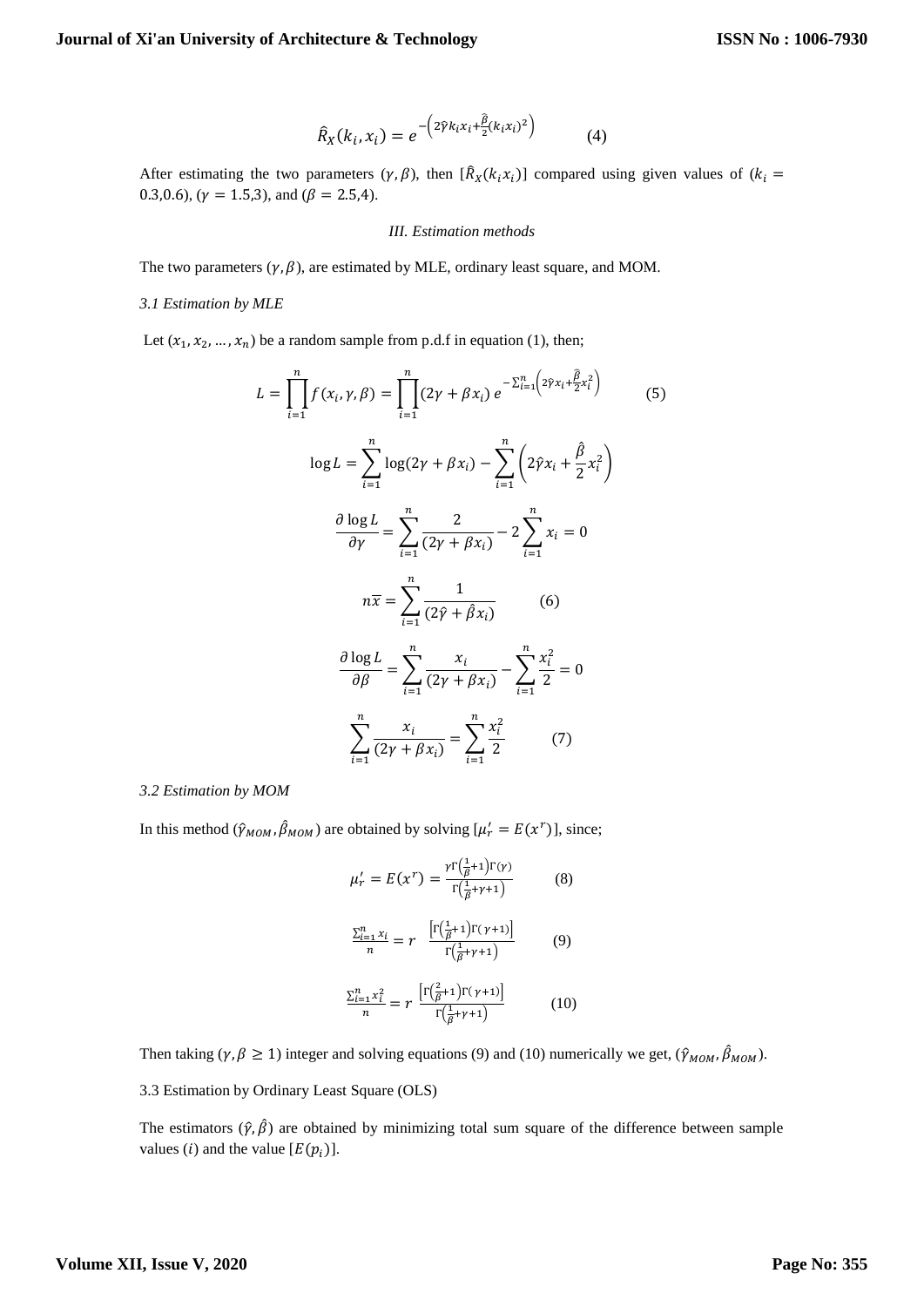$$
\sum_{i=1}^{n} \epsilon_i^2 = \sum_{i=1}^{n} [p_i - E(p_i)]^2
$$
  
\n
$$
= \sum_{i=1}^{n} \left( 1 - e^{-\left(2\gamma x_i + \frac{\beta}{2} x_i^2\right)} - \frac{i}{n+1} \right)^2 \quad (11)
$$
  
\n
$$
\frac{\partial \sum_{i=1}^{n} \epsilon_i^2}{\partial \gamma} = 2 \sum_{i=1}^{n} \left( 1 - e^{-\left(2\gamma x_i + \frac{\beta}{2} x_i^2\right)} - \frac{i}{n+1} \right) (2x_i e^{-2\gamma x_i})
$$
  
\n
$$
\sum_{i=1}^{n} x_i e^{-2\hat{\gamma} x_i} - \sum_{i=1}^{n} x_i e^{-4\hat{\gamma} x_i} - \sum_{i=1}^{n} \frac{i}{n+1} x_i e^{-2\hat{\gamma} x_i} = 0 \quad (12)
$$
  
\n
$$
\frac{\partial \sum_{i=1}^{n} \epsilon_i^2}{\partial \beta} = 2 \sum_{i=1}^{n} \left( 1 - e^{-\left(2\gamma x_i + \frac{\beta}{2} x_i^2\right)} - \frac{i}{n+1} \right) \left( -\frac{x_i^2}{2} e^{-\left(\frac{\beta}{2} x_i^2\right)} \right) = 0
$$
  
\n
$$
\sum_{i=1}^{n} x_i^2 e^{-\left(\frac{\beta}{2} x_i^2\right)} - \sum_{i=1}^{n} x_i^2 e^{-\left(2\gamma x_i + \frac{\beta}{2} x_i^2\right)} + \sum_{i=1}^{n} \frac{i}{n+1} x_i^2 e^{-\left(\frac{\beta}{2} x_i^2\right)} = 0 \quad (13)
$$

From equations (12) and (13) we can find  $\hat{\beta}_{OLS}$  and  $\hat{\gamma}_{OLS}$ 

# *IV. Simulation Aspect*

The fuzzy reliability function of mixed Exp – Rayliegh is compared by three different methods which are; MLE, MOM, and OLS, were;

$$
\hat{R}_X(k_i, x_i) = e^{-\left(2\hat{p}k_i x_i + \frac{\hat{\beta}}{2}(k_i x_i)^2\right)}
$$
\n
$$
f(x_i, \gamma, \beta) = 1 - e^{-\left(2\gamma x_i + \frac{\beta}{2}x_i^2\right)}
$$
\n
$$
u_i = 1 - e^{-\left(2\gamma x_i + \frac{\beta}{2}x_i^2\right)}
$$
\nLet  $(z_i = u_i)$   
\n
$$
z_i = 1 - e^{-\left(2\gamma x_i + \frac{\beta}{2}x_i^2\right)}
$$
\n
$$
\ln z_i = -\left(2\gamma x_i + \frac{\beta}{2}x_i^2\right)
$$
\n
$$
x_i^2 = -\frac{1}{\beta}\ln z_i
$$

To find the estimator's ( $MLE, MOM \& OLS$ ) and ( $n = 25,50,75$ ), ( $R = 300$ ), we perform simulation experiments using Monte Carlo assuming that;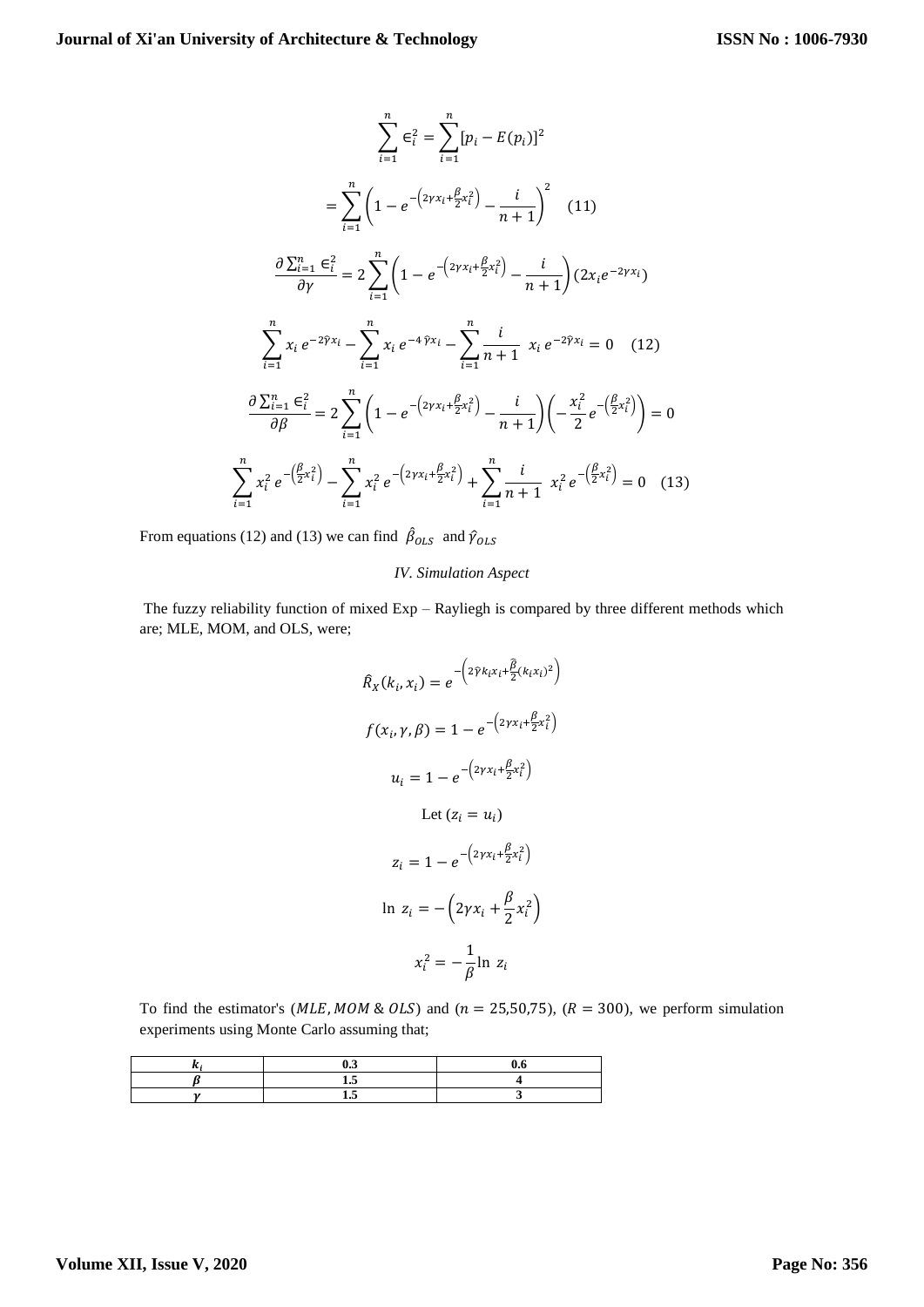| $\boldsymbol{n}$ | $t_i$ | Real $R_i$ | $\widehat{R}_{MLE}$ | $\widehat{R}_{MOM}$ | $\widehat{R}_{OLS}$ | <b>Best</b> |
|------------------|-------|------------|---------------------|---------------------|---------------------|-------------|
|                  | 1.5   | 0.4889     | 0.4886              | 0.3396              | 0.3384              | <b>MLE</b>  |
|                  | 2.5   | 0.5032     | 0.4577              | 0.3974              | 0.3976              | <b>MOM</b>  |
|                  | 3.5   | 0.5082     | 0.5029              | 0.4345              | 0.4361              | <b>MOM</b>  |
| 25               | 4.5   | 0.5324     | 0.5219              | 0.4806              | 0.4802              | <b>MOM</b>  |
|                  | 5.5   | 0.5614     | 0.5536              | 0.4961              | 0.4952              | <b>MLE</b>  |
|                  | 6.5   | 0.5662     | 0.5702              | 0.5008              | 0.5068              | <b>MLE</b>  |
|                  | 7.5   | 0.5782     | 0.5778              | 0.4242              | 0.5136              | <b>MLE</b>  |
|                  | 8.5   | 0.5899     | 0.5853              | 0.5308              | 0.5242              | <b>MLE</b>  |
|                  | 9.5   | 0.6032     | 0.5864              | 0.5306              | 0.5963              | <b>OLS</b>  |
|                  | 10.5  | 0.6208     | 0.6019              | 0.5301              | 0.5308              | <b>OLS</b>  |
|                  | 1.5   | 0.4889     | 0.4006              | 0.3262              | 0.3116              | <b>MLE</b>  |
|                  | 2.5   | 0.5032     | 0.4134              | 0.3844              | 0.3749              | <b>MLE</b>  |
|                  | 3.5   | 0.5082     | 0.4743              | 0.4266              | 0.4166              | <b>MLE</b>  |
| 50               | 4.5   | 0.5324     | 0.5202              | 0.4538              | 0.5452              | <b>OLS</b>  |
|                  | 5.5   | 0.5614     | 0.5485              | 0.4726              | 0.4657              | <b>OLS</b>  |
|                  | 6.5   | 0.5662     | 0.5664              | 0.4891              | 0.4812              | <b>OLS</b>  |
|                  | 7.5   | 0.5782     | 0.5709              | 0.5012              | 0.4936              | <b>OLS</b>  |
|                  | 8.5   | 0.5899     | 0.5873              | 0.5109              | 0.5123              | <b>OLS</b>  |
|                  | 9.5   | 0.6032     | 0.5993              | 0.5123              | 0.5224              | <b>OLS</b>  |
|                  | 10.5  | 0.6208     | 0.6103              | 0.5266              | 0.5148              | <b>OLS</b>  |
|                  | 1.5   | 0.4889     | 0.4889              | 0.3263              | 0.3102              | <b>OLS</b>  |
|                  | 2.5   | 0.5032     | 0.5032              | 0.3815              | 0.3802              | <b>OLS</b>  |
|                  | 3.5   | 0.5082     | 0.5082              | 0.4214              | 0.4212              | <b>OLS</b>  |
| 75               | 4.5   | 0.5324     | 0.5324              | 0.4493              | 0.4483              | <b>OLS</b>  |
|                  | 5.5   | 0.5614     | 0.5614              | 0.4687              | 0.4699              | <b>OLS</b>  |
|                  | 6.5   | 0.5662     | 0.5662              | 0.5856              | 0.4852              | <b>MOM</b>  |
|                  | 7.5   | 0.5782     | 0.5782              | 0.5980              | 0.4873              | <b>MOM</b>  |
|                  | 8.5   | 0.5899     | 0.5899              | 0.5981              | 0.5928              | <b>MOM</b>  |
|                  | 9.5   | 0.6032     | 0.6032              | 0.5166              | 0.5080              | <b>MOM</b>  |
|                  | 10.5  | 0.6208     | 0.6208              | 0.5221              | 0.5162              | <b>MOM</b>  |

Table (1): Estimator of Fuzzy Reliability when ( $\beta = 1.5$ ,  $\gamma = 1.5$ ,  $k_i = 0.3$ )

Table (2): Estimator of Fuzzy Reliability when ( $\beta = 4$ ,  $\gamma = 1.5$ ,  $k_i = 0.6$ )

| n  | $t_i$   | Real $R_i$ | $\widehat{R}_{MLE}$ | $\widehat{R}_{MOM}$ | $\widehat{R}_{OLS}$ | <b>Best</b> |
|----|---------|------------|---------------------|---------------------|---------------------|-------------|
|    | 1.5     | 0.2668     | 0.2667              | 0.3126              | 0.2955              | <b>MOM</b>  |
|    | $2.5\,$ | 0.3173     | 0.3504              | 0.3507              | 0.3342              | <b>MLE</b>  |
|    | 3.5     | 0.3453     | 0.3768              | 0.3769              | 0.3642              | <b>MOM</b>  |
| 25 | 4.5     | 0.3667     | 0.3861              | 0.4108              | 0.3802              | <b>MOM</b>  |
|    | 5.5     | 0.3826     | 0.4033              | 0.4226              | 0.4002              | <b>MOM</b>  |
|    | 6.5     | 0.3974     | 0.4266              | 0.4319              | 0.4115              | <b>MOM</b>  |
|    | 7.5     | 0.4045     | 0.4338              | 0.4296              | 0.4303              | <b>MLE</b>  |
|    | 8.5     | 0.4132     | 0.4409              | 0.4463              | 0.4375              | <b>MOM</b>  |
|    | 9.5     | 0.4262     | 0.4467              | 0.4402              | 0.4426              | <b>MLE</b>  |
|    | 10.5    | 0.4468     | 0.4458              | 0.4522              | 0.4006              | <b>MLE</b>  |
|    | $1.5\,$ | 0.2668     | 0.2867              | 0.2982              | 0.4107              | <b>OLS</b>  |
|    | $2.5\,$ | 0.3173     | 0.3280              | 0.3368              | 0.4188              | <b>OLS</b>  |
|    | 3.5     | 0.3453     | 0.3543              | 0.3634              | 0.4247              | <b>OLS</b>  |
| 50 | 4.5     | 0.3667     | 0.3768              | 0.3829              | 0.4288              | <b>OLS</b>  |
|    | 5.5     | 0.3826     | 0.3826              | 0.3978              | 0.4269              | <b>OLS</b>  |
|    | 6.5     | 0.3974     | 0.4052              | 0.4062              | 0.5021              | <b>OLS</b>  |
|    | 7.5     | 0.4045     | 0.4152              | 0.4192              | 0.5223              | <b>OLS</b>  |
|    | 8.5     | 0.4132     | 0.4235              | 0.4272              | 0.5312              | <b>OLS</b>  |
|    | 9.5     | 0.4262     | 0.4304              | 0.4337              | 0.5422              | <b>OLS</b>  |
|    | 10.5    | 0.4468     | 0.4354              | 0.4396              | 0.5472              | <b>OLS</b>  |
|    | 1.5     | 0.2668     | 0.2967              | 0.3225              | 0.2863              | <b>MOM</b>  |
|    | 2.5     | 0.3173     | 0.3367              | 0.3506              | 0.3367              | <b>MOM</b>  |
|    | 3.5     | 0.3453     | 0.3563              | 0.2983              | 0.2956              | <b>MLE</b>  |
| 75 | 4.5     | 0.3667     | 0.3724              | 0.3347              | 0.3363              | <b>MLE</b>  |
|    | 5.5     | 0.3826     | 0.3776              | 0.3523              | 0.3542              | <b>MLE</b>  |
|    | 6.5     | 0.3974     | 0.4052              | 0.3649              | 0.3846              | <b>MLE</b>  |
|    | 7.5     | 0.4045     | 0.4125              | 0.3977              | 0.4006              | <b>MLE</b>  |
|    | 8.5     | 0.4132     | 0.4235              | 0.4097              | 0.4126              | <b>MLE</b>  |
|    | 9.5     | 0.4262     | 0.4506              | 0.4183              | 0.4305              | <b>MLE</b>  |
|    | 10.5    | 0.4468     | 0.4364              | 0.4272              | 0.4434              | <b>OLS</b>  |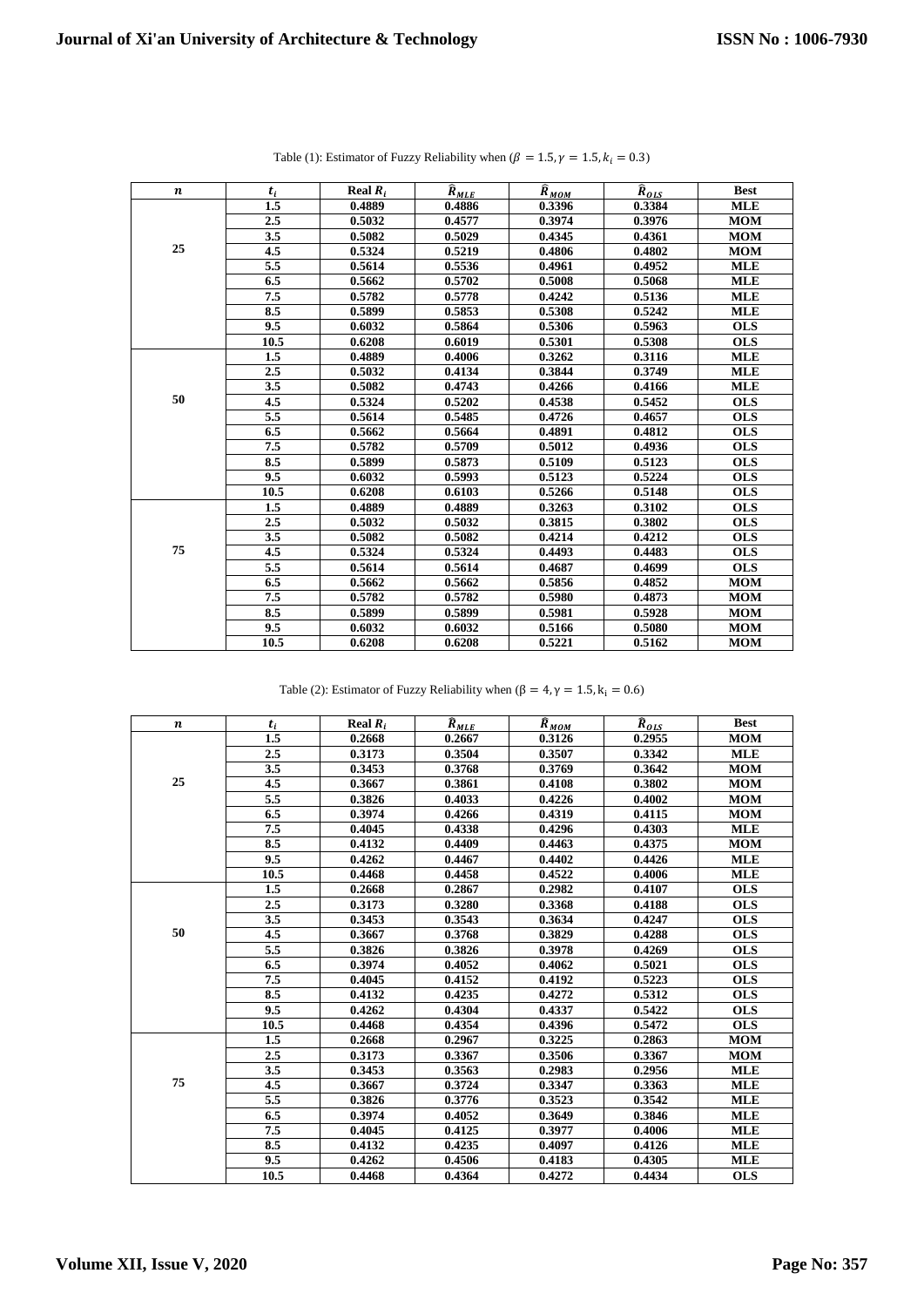| $\boldsymbol{n}$ | $t_i$   | Real $R_i$ | $\widehat{R}_{MLE}$ | $\widehat{R}_{MOM}$ | $\widehat{R}_{OLS}$ | <b>Best</b> |
|------------------|---------|------------|---------------------|---------------------|---------------------|-------------|
|                  | 1.5     | 0.4856     | 0.4886              | 0.4102              | 0.2998              | <b>MLE</b>  |
|                  | 2.5     | 0.5033     | 0.4558              | 0.5333              | 0.3546              | <b>MOM</b>  |
|                  | 3.5     | 0.3566     | 0.5029              | 0.5641              | 0.3552              | <b>MOM</b>  |
| 25               | 4.5     | 0.5324     | 0.5319              | 0.5521              | 0.3762              | <b>MOM</b>  |
|                  | 5.5     | 0.5614     | 0.5536              | 0.5712              | 0.5532              | <b>OLS</b>  |
|                  | 6.5     | 0.5662     | 0.5701              | 0.5872              | 0.4505              | <b>MOM</b>  |
|                  | 7.5     | 0.5782     | 0.6776              | 0.6011              | 0.4612              | <b>MLE</b>  |
|                  | 8.5     | 0.5899     | 0.5021              | 0.5502              | 0.4613              | <b>MLE</b>  |
|                  | 9.5     | 0.6032     | 0.4943              | 0.4073              | 0.5625              | <b>OLS</b>  |
|                  | 10.5    | 0.6208     | 0.6019              | 0.4762              | 0.4673              | <b>MLE</b>  |
|                  | 1.5     | 0.4856     | 0.4066              | 0.4892              | 0.4778              | <b>MLE</b>  |
|                  | 2.5     | 0.5033     | 0.4743              | 0.5201              | 0.4892              | <b>MOM</b>  |
|                  | 3.5     | 0.3566     | 0.5201              | 0.5496              | 0.2912              | <b>MOM</b>  |
| 50               | 4.5     | 0.5324     | 0.5485              | 0.5311              | 0.3190              | <b>MLE</b>  |
|                  | 5.5     | 0.5614     | 0.5864              | 0.5862              | 0.3464              | <b>MLE</b>  |
|                  | 6.5     | 0.5662     | 0.5709              | 0.5440              | 0.3765              | <b>MLE</b>  |
|                  | 7.5     | 0.5782     | 0.5873              | 0.6102              | 0.3802              | <b>MOM</b>  |
|                  | 8.5     | 0.5899     | 0.6103              | 0.6246              | 0.4025              | <b>MOM</b>  |
|                  | 9.5     | 0.6032     | 0.6224              | 0.6372              | 0.4066              | <b>MOM</b>  |
|                  | 10.5    | 0.6208     | 0.6324              | 0.6524              | 0.4267              | <b>MLE</b>  |
|                  | 1.5     | 0.4856     | 0.5868              | 0.6552              | 0.4305              | <b>MOM</b>  |
|                  | $2.5\,$ | 0.5033     | 0.5664              | 0.6561              | 0.6302              | <b>MOM</b>  |
|                  | 3.5     | 0.3566     | 0.5824              | 0.7021              | 0.6227              | <b>MOM</b>  |
| 75               | 4.5     | 0.5324     | 0.4048              | 0.5133              | 0.4015              | <b>MOM</b>  |
|                  | 5.5     | 0.5614     | 0.4130              | 0.5244              | 0.4026              | <b>MOM</b>  |
|                  | 6.5     | 0.5662     | 0.4206              | 0.5336              | 0.3995              | <b>MOM</b>  |
|                  | 7.5     | 0.5782     | 0.4256              | 0.5456              | 0.3998              | <b>MOM</b>  |
|                  | 8.5     | 0.5899     | 0.4346              | 0.3546              | 0.3999              | <b>MOM</b>  |
|                  | 9.5     | 0.6032     | 0.4451              | 0.4548              | 0.4260              | <b>MOM</b>  |
|                  | 10.5    | 0.6208     | 0.4566              | 0.4600              | 0.4444              | <b>MOM</b>  |

| Table (3): Estimator of Fuzzy Reliability when ( $\beta = 1.5$ , $\gamma = 3$ , $k_i = 0.3$ ) |  |  |  |
|-----------------------------------------------------------------------------------------------|--|--|--|
|-----------------------------------------------------------------------------------------------|--|--|--|

Table (4): Estimator of Fuzzy Reliability when ( $\beta = 1.5$ ,  $\gamma = 3$ ,  $k_i = 0.6$ )

| $\boldsymbol{n}$ | $t_i$ | Real $R_i$ | $\widehat{R}_{MLE}$ | $\widehat{R}_{MOM}$ | $\overline{R}_{OLS}$ | <b>Best</b> |
|------------------|-------|------------|---------------------|---------------------|----------------------|-------------|
|                  | 1.5   | 0.2668     | 0.2998              | 0.2809              | 0.2806               | <b>MLE</b>  |
|                  | 2.5   | 0.3162     | 0.3546              | 0.3201              | 0.3202               | <b>MLE</b>  |
|                  | 3.5   | 0.3664     | 0.3552              | 0.4466              | 0.4461               | <b>MOM</b>  |
| 25               | 4.5   | 0.3825     | 0.3761              | 0.4462              | 0.4465               | <b>OLS</b>  |
|                  | 5.5   | 0.3904     | 0.4233              | 0.5013              | 0.5016               | <b>OLS</b>  |
|                  | 6.5   | 0.4048     | 0.4505              | 0.5026              | 0.5066               | <b>OLS</b>  |
|                  | 7.5   | 0.4130     | 0.4606              | 0.5031              | 0.5036               | <b>OLS</b>  |
|                  | 8.5   | 0.4200     | 0.4612              | 0.5036              | 0.5033               | <b>MOM</b>  |
|                  | 9.5   | 0.4256     | 0.4613              | 0.5036              | 0.5036               | <b>MOM</b>  |
|                  | 10.5  | 0.4346     | 0.4625              | 0.5047              | 0.5067               | <b>MOM</b>  |
|                  | 1.5   | 0.2668     | 0.4362              | 0.2902              | 0.2868               | <b>MLE</b>  |
|                  | 2.5   | 0.3162     | 0.3282              | 0.3192              | 0.3286               | <b>OLS</b>  |
|                  | 3.5   | 0.3664     | 0.3445              | 0.3464              | 0.3566               | <b>OLS</b>  |
| 50               | 4.5   | 0.3825     | 0.3606              | 0.3765              | 0.3776               | <b>OLS</b>  |
|                  | 5.5   | 0.3904     | 0.3621              | 0.3802              | 0.3927               | <b>OLS</b>  |
|                  | 6.5   | 0.4048     | 0.4225              | 0.4025              | 0.4251               | <b>OLS</b>  |
|                  | 7.5   | 0.4130     | 0.3162              | 0.4252              | 0.4152               | <b>MOM</b>  |
|                  | 8.5   | 0.4200     | 0.3664              | 0.4326              | 0.4235               | <b>MOM</b>  |
|                  | 9.5   | 0.4256     | 0.3904              | 0.4331              | 0.4325               | <b>MOM</b>  |
|                  | 10.5  | 0.4346     | 0.4048              | 0.4362              | 0.4364               | <b>OLS</b>  |
|                  | 1.5   | 0.2668     | 0.4132              | 0.2868              | 0.4364               | <b>OLS</b>  |
|                  | 2.5   | 0.3162     | 0.4201              | 0.3284              | 0.4308               | <b>OLS</b>  |
|                  | 3.5   | 0.3664     | 0.4256              | 0.3563              | 0.3606               | <b>MLE</b>  |
| 75               | 4.5   | 0.3825     | 0.4346              | 0.3766              | 0.3728               | <b>MLE</b>  |
|                  | 5.5   | 0.3904     | 0.4421              | 0.3927              | 0.3607               | <b>MLE</b>  |
|                  | 6.5   | 0.4048     | 0.5001              | 0.4051              | 0.4606               | <b>MLE</b>  |
|                  | 7.5   | 0.4130     | 0.5161              | 0.4162              | 0.4502               | <b>MLE</b>  |
|                  | 8.5   | 0.4200     | 0.5172              | 0.4235              | 0.4241               | <b>MLE</b>  |
|                  | 9.5   | 0.4256     | 0.6026              | 0.4364              | 0.4336               | <b>MLE</b>  |
|                  | 10.5  | 0.4346     | 0.6043              | 0.4372              | 0.4452               | <b>MLE</b>  |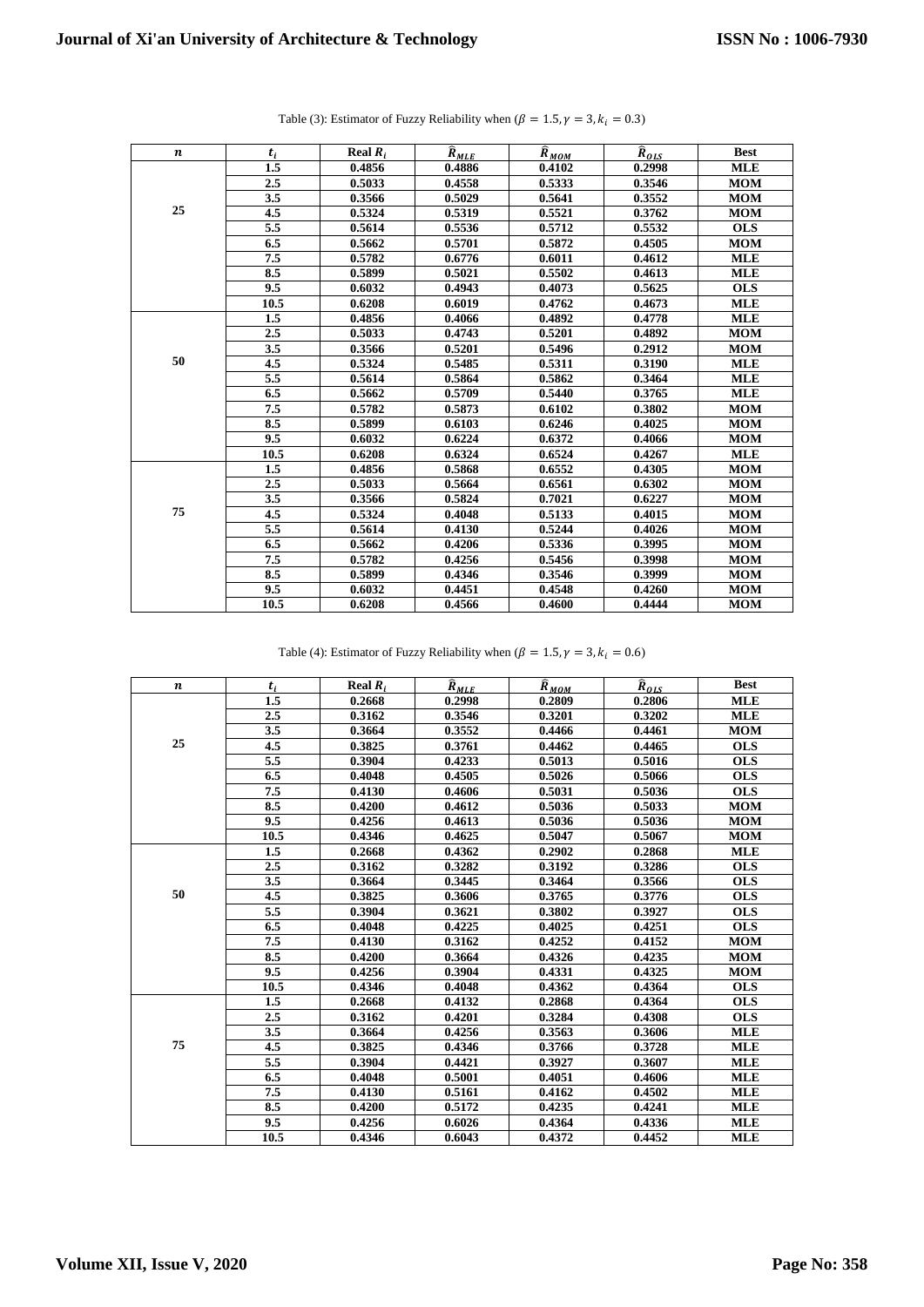| $\boldsymbol{n}$ | $t_i$   | Real $R_i$ | $\widehat{R}_{MLE}$ | $\widehat{R}_{MOM}$ | $\widehat{R}_{OLS}$ | <b>Best</b> |
|------------------|---------|------------|---------------------|---------------------|---------------------|-------------|
|                  | 1.5     | 0.2666     | 0.2948              | 0.2098              | 0.2809              | <b>MLE</b>  |
|                  | 2.5     | 0.3162     | 0.3736              | 0.3564              | 0.3223              | <b>MLE</b>  |
|                  | 3.5     | 0.3825     | 0.3871              | 0.3762              | 0.4462              | <b>OLS</b>  |
| 25               | 4.5     | 0.3904     | 0.4032              | 0.4242              | 0.5023              | <b>OLS</b>  |
|                  | 5.5     | 0.4048     | 0.4155              | 0.4505              | 0.5026              | <b>OLS</b>  |
|                  | 6.5     | 0.4130     | 0.4255              | 0.4606              | 0.5032              | <b>OLS</b>  |
|                  | 7.5     | 0.4200     | 0.4336              | 0.5036              | 0.5466              | <b>OLS</b>  |
|                  | 8.5     | 0.4222     | 0.4339              | 0.4612              | 0.5022              | <b>OLS</b>  |
|                  | 9.5     | 0.4256     | 0.4409              | 0.4613              | 0.5036              | <b>OLS</b>  |
|                  | 10.5    | 0.4468     | 0.4625              | 0.4661              | 0.5047              | <b>OLS</b>  |
|                  | 1.5     | 0.2666     | 0.2868              | 0.2974              | 0.2921              | <b>MLE</b>  |
|                  | 2.5     | 0.3162     | 0.3482              | 0.3199              | 0.3364              | <b>MLE</b>  |
|                  | 3.5     | 0.3825     | 0.3563              | 0.3277              | 0.3464              | <b>MLE</b>  |
| 50               | 4.5     | 0.3904     | 0.3766              | 0.3464              | 0.3566              | <b>MLE</b>  |
|                  | 5.5     | 0.4048     | 0.3977              | 0.3765              | 0.3765              | <b>OLS</b>  |
|                  | 6.5     | 0.4130     | 0.4052              | 0.4062              | 0.4147              | <b>OLS</b>  |
|                  | 7.5     | 0.4200     | 0.4235              | 0.4267              | 0.4326              | <b>OLS</b>  |
|                  | 8.5     | 0.4222     | 0.4327              | 0.4315              | 0.4366              | <b>OLS</b>  |
|                  | 9.5     | 0.4256     | 0.4365              | 0.4472              | 0.4406              | <b>OLS</b>  |
|                  | 10.5    | 0.4468     | 0.5485              | 0.4762              | 0.4566              | <b>MLE</b>  |
|                  | 1.5     | 0.2666     | 0.4336              | 0.5202              | 0.4073              | <b>MOM</b>  |
|                  | $2.5\,$ | 0.3162     | 0.4802              | 0.5486              | 0.4762              | <b>MOM</b>  |
|                  | 3.5     | 0.3825     | 0.4816              | 0.5711              | 0.4892              | <b>MOM</b>  |
| 75               | 4.5     | 0.3904     | 0.4926              | 0.5862              | 0.5201              | <b>MOM</b>  |
|                  | 5.5     | 0.4048     | 0.5212              | 0.6002              | 0.5496              | <b>MOM</b>  |
|                  | 6.5     | 0.4130     | 0.5412              | 0.6102              | 0.5711              | <b>MOM</b>  |
|                  | 7.5     | 0.4200     | 0.5617              | 0.6223              | 0.5862              | <b>MOM</b>  |
|                  | 8.5     | 0.4222     | 0.6166              | 0.6446              | 0.6002              | <b>MOM</b>  |
|                  | 9.5     | 0.4256     | 0.6277              | 0.6276              | 0.6102              | <b>MOM</b>  |
|                  | 10.5    | 0.4468     | 0.6306              | 0.6326              | 0.6246              | <b>MOM</b>  |

| Table (5): Estimator of Fuzzy Reliability when ( $\beta = 4$ , $\gamma = 1.5$ , $k_i = 0.3$ ) |  |  |
|-----------------------------------------------------------------------------------------------|--|--|
|-----------------------------------------------------------------------------------------------|--|--|

Table (6): Estimator of Fuzzy Reliability when ( $\beta = 4$ ,  $\gamma = 1.5$ ,  $k_i = 0.6$ )

| $\boldsymbol{n}$ | $t_i$ | Real $R_i$ | $\widehat{R}_{MLE}$ | $\widehat{R}_{MOM}$ | $\overline{R}_{OLS}$ | <b>Best</b> |
|------------------|-------|------------|---------------------|---------------------|----------------------|-------------|
|                  | 1.5   | 0.4886     | 0.4886              | 0.4336              | 0.2998               | <b>MLE</b>  |
|                  | 2.5   | 0.5032     | 0.4577              | 0.4832              | 0.3546               | <b>MOM</b>  |
|                  | 3.5   | 0.5082     | 0.5029              | 0.5326              | 0.3552               | <b>MOM</b>  |
| 25               | 4.5   | 0.5324     | 0.5319              | 0.5624              | 0.4063               | <b>MOM</b>  |
|                  | 5.5   | 0.5514     | 0.5936              | 0.5822              | 0.4371               | <b>MLE</b>  |
|                  | 6.5   | 0.5662     | 0.5702              | 0.5672              | 0.4828               | <b>MLE</b>  |
|                  | 7.5   | 0.5782     | 0.5776              | 0.5882              | 0.5202               | <b>MOM</b>  |
|                  | 8.5   | 0.5899     | 0.5821              | 0.6094              | 0.5398               | <b>MOM</b>  |
|                  | 9.5   | 0.6032     | 0.5843              | 0.6196              | 0.5422               | <b>MOM</b>  |
|                  | 10.5  | 0.6208     | 0.6019              | 0.6203              | 0.5398               | <b>MOM</b>  |
|                  | 1.5   | 0.4886     | 0.4066              | 0.4792              | 0.5422               | <b>OLS</b>  |
|                  | 2.5   | 0.5032     | 0.4743              | 0.4896              | 0.5712               | <b>OLS</b>  |
|                  | 3.5   | 0.5082     | 0.5282              | 0.5132              | 0.5872               | <b>OLS</b>  |
| 50               | 4.5   | 0.5324     | 0.5306              | 0.5103              | 0.6011               | <b>OLS</b>  |
|                  | 5.5   | 0.5514     | 0.5526              | 0.5322              | 0.6102               | <b>OLS</b>  |
|                  | 6.5   | 0.5662     | 0.5607              | 0.5641              | 0.6203               | <b>OLS</b>  |
|                  | 7.5   | 0.5782     | 0.5682              | 0.5521              | 0.6208               | <b>OLS</b>  |
|                  | 8.5   | 0.5899     | 0.5694              | 0.5654              | 0.6122               | <b>OLS</b>  |
|                  | 9.5   | 0.6032     | 0.5701              | 0.5902              | 0.6145               | <b>OLS</b>  |
|                  | 10.5  | 0.6208     | 0.5723              | 0.6203              | 0.6306               | <b>OLS</b>  |
|                  | 1.5   | 0.4886     | 0.4889              | 0.4063              | 0.6442               | <b>OLS</b>  |
|                  | 2.5   | 0.5032     | 0.5032              | 0.4372              | 0.5872               | <b>MOM</b>  |
|                  | 3.5   | 0.5082     | 0.5086              | 0.4829              | 0.6011               | <b>MOM</b>  |
| 75               | 4.5   | 0.5324     | 0.5324              | 0.5202              | 0.6102               | <b>OLS</b>  |
|                  | 5.5   | 0.5514     | 0.5614              | 0.5398              | 0.6342               | <b>OLS</b>  |
|                  | 6.5   | 0.5662     | 0.5662              | 0.5712              | 0.5806               | <b>OLS</b>  |
|                  | 7.5   | 0.5782     | 0.5904              | 0.5872              | 0.5960               | <b>OLS</b>  |
|                  | 8.5   | 0.5899     | 0.6208              | 0.6011              | 0.5682               | <b>MLE</b>  |
|                  | 9.5   | 0.6032     | 0.6311              | 0.6102              | 0.6022               | <b>MLE</b>  |
|                  | 10.5  | 0.6208     | 0.6824              | 0.6204              | 0.6103               | <b>MLE</b>  |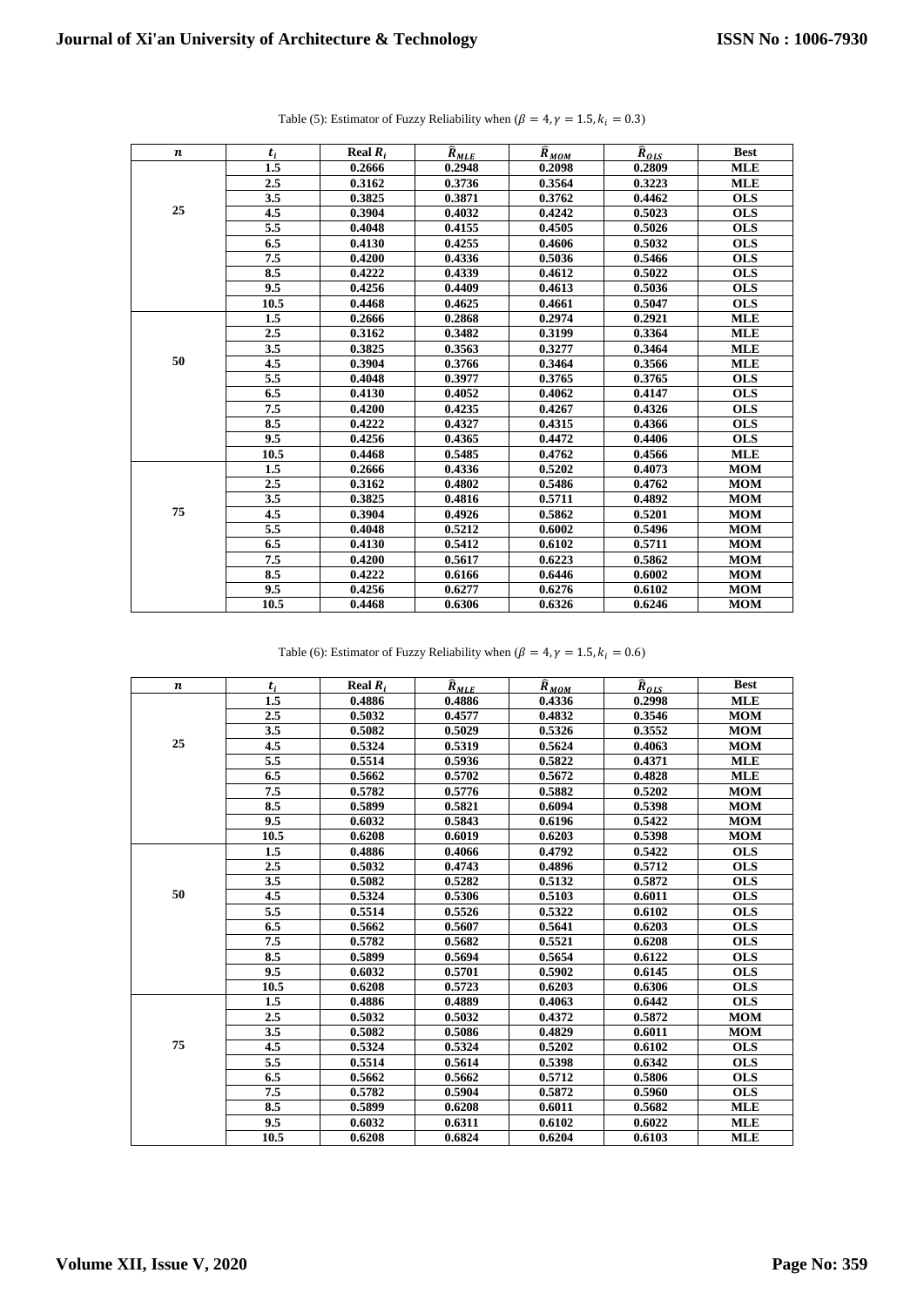| $\boldsymbol{n}$ | $t_i$   | Real $R_i$ |                               |                               | $\overline{R}_{OLS}$ | <b>Best</b> |
|------------------|---------|------------|-------------------------------|-------------------------------|----------------------|-------------|
|                  | 1.5     | 0.3206     | $\widehat{R}_{MLE}$<br>0.3116 | $\widehat{R}_{MOM}$<br>0.3226 | 0.3117               | <b>MOM</b>  |
|                  |         |            |                               |                               |                      |             |
|                  | 2.5     | 0.3743     | 0.3262                        | 0,3749                        | 0.3748               | <b>MOM</b>  |
| 25               | 3.5     | 0.4165     | 0.3762                        | 0.4161                        | 0.4166               | <b>MOM</b>  |
|                  | 4.5     | 0.4462     | 0.3852                        | 0.4452                        | 0.4452               | <b>MOM</b>  |
|                  | 5.5     | 0.4667     | 0.3864                        | 0.4657                        | 0.4647               | <b>MOM</b>  |
|                  | 6.5     | 0.4942     | 0.4268                        | 0.4812                        | 0.4722               | <b>MOM</b>  |
|                  | 7.5     | 0.5032     | 0.4538                        | 0.4836                        | 0.4732               | <b>MOM</b>  |
|                  | 8.5     | 0.5043     | 0.4726                        | 0.5023                        | 0.4836               | <b>MOM</b>  |
|                  | 9.5     | 0.5126     | 0.4862                        | 0.5224                        | 0.5123               | <b>MOM</b>  |
|                  | 10.5    | 0.5194     | 0.5012                        | 0.5324                        | 0.5224               | <b>MOM</b>  |
|                  | 1.5     | 0.3206     | 0.5108                        | 0.5364                        | 0.5322               | <b>MOM</b>  |
|                  | 2.5     | 0.3743     | 0.5242                        | 0.5582                        | 0.5148               | <b>MOM</b>  |
|                  | 3.5     | 0.4165     | 0.3263                        | 0.5592                        | 0.5235               | <b>MOM</b>  |
| 50               | 4.5     | 0.4462     | 0.3815                        | 0.3102                        | 0.5442               | <b>MOM</b>  |
|                  | 5.5     | 0.4667     | 0.4214                        | 0.3622                        | 0.5462               | <b>OLS</b>  |
|                  | 6.5     | 0.4942     | 0.4493                        | 0.3804                        | 0.5472               | <b>OLS</b>  |
|                  | 7.5     | 0.5032     | 0.4665                        | 0.4212                        | 0.5462               | <b>OLS</b>  |
|                  | 8.5     | 0.5043     | 0.5166                        | 0.4483                        | 0.5177               | <b>OLS</b>  |
|                  | 9.5     | 0.5126     | 0.5232                        | 0.4699                        | 0.5362               | <b>OLS</b>  |
|                  | 10.5    | 0.5194     | 0.3116                        | 0.4852                        | 0.5405               | <b>OLS</b>  |
|                  | 1.5     | 0.3206     | 0.3758                        | 0.4852                        | 0.5416               | <b>OLS</b>  |
|                  | $2.5\,$ | 0.3743     | 0.4172                        | 0.4982                        | 0.5432               | <b>OLS</b>  |
|                  | 3.5     | 0.4165     | 0.4454                        | 0.5082                        | 0.5442               | <b>OLS</b>  |
| 75               | 4.5     | 0.4462     | 0.4662                        | 0.5226                        | 0.5462               | <b>OLS</b>  |
|                  | 5.5     | 0.4667     | 0.4703                        | 0.5237                        | 0.5471               | <b>OLS</b>  |
|                  | 6.5     | 0.4942     | 0.5845                        | 0.5306                        | 0.5472               | <b>MLE</b>  |
|                  | 7.5     | 0.5032     | 0.5666                        | 0.5416                        | 0.5473               | <b>MLE</b>  |
|                  | 8.5     | 0.5043     | 0.5632                        | 0.5422                        | 0.5477               | <b>MLE</b>  |
|                  | 9.5     | 0.5126     | 0.6222                        | 0.6016                        | 0.5532               | <b>MLE</b>  |
|                  | 10.5    | 0.5194     | 0.6326                        | 0.6166                        | 0.6216               | <b>MLE</b>  |

|  | Table (7): Estimator of Fuzzy Reliability when ( $\beta = 4$ , $\gamma = 3$ , $k_i = 0.3$ ) |  |  |
|--|---------------------------------------------------------------------------------------------|--|--|
|  |                                                                                             |  |  |

Table (8): Estimator of Fuzzy Reliability when ( $\beta = 4$ ,  $\gamma = 3$ ,  $k_i = 0.6$ )

| n  | $t_i$   | Real $R_i$ | $\widehat{R}_{MLE}$ | $\widehat{R}_{MOM}$ | $\overline{R}_{OLS}$ | <b>Best</b> |
|----|---------|------------|---------------------|---------------------|----------------------|-------------|
|    | 1.5     | 0.3668     | 0.3068              | 0.3261              | 0.4316               | <b>OLS</b>  |
|    | 2.5     | 0.4062     | 0.3676              | 0.3686              | 0.3116               | <b>MOM</b>  |
|    | 3.5     | 0.4153     | 0.4165              | 0.4224              | 0.3758               | <b>OLS</b>  |
| 25 | 4.5     | 0.4226     | 0.4562              | 0.4463              | 0.4172               | <b>MLE</b>  |
|    | 5.5     | 0.5311     | 0.4665              | 0.4678              | 0.4454               | <b>MLE</b>  |
|    | 6.5     | 0.6062     | 0.4842              | 0.4857              | 0.4662               | <b>MOM</b>  |
|    | 7.5     | 0.6172     | 0.5032              | 0.4685              | 0.4803               | <b>OLS</b>  |
|    | 8.5     | 0.6326     | 0.5036              | 0.4980              | 0.4826               | <b>MLE</b>  |
|    | 9.5     | 0.6736     | 0.5126              | 0.5082              | 0.4837               | <b>MLE</b>  |
|    | 10.5    | 0.6566     | 0.5194              | 0.5166              | 0.5056               | <b>MLE</b>  |
|    | 1.5     | 0.3668     | 0.3206              | 0.4231              | 0.5132               | <b>OLS</b>  |
|    | 2.5     | 0.4062     | 0.3747              | 0.4454              | 0.5162               | <b>OLS</b>  |
|    | 3.5     | 0.4153     | 0.4156              | 0.4662              | 0.5224               | <b>OLS</b>  |
| 50 | 4.5     | 0.4226     | 0.4462              | 0.4803              | 0.5304               | <b>OLS</b>  |
|    | 5.5     | 0.5311     | 0.4667              | 0.4945              | 0.5406               | <b>OLS</b>  |
|    | 6.5     | 0.6062     | 0.5043              | 0.5056              | 0.5106               | <b>OLS</b>  |
|    | 7.5     | 0.6172     | 0.5129              | 0.5130              | 0.6226               | <b>OLS</b>  |
|    | 8.5     | 0.6326     | 0.5194              | 0.5221              | 0.6236               | <b>OLS</b>  |
|    | 9.5     | 0.6736     | 0.5244              | 0.5306              | 0.6306               | <b>OLS</b>  |
|    | 10.5    | 0.6566     | 0.5366              | 0.5321              | 0.6224               | <b>OLS</b>  |
|    | 1.5     | 0.3668     | 0.7263              | 0.5104              | 0.6086               | <b>MLE</b>  |
|    | $2.5\,$ | 0.4062     | 0.7815              | 0.5702              | 0.6246               | <b>MLE</b>  |
|    | 3.5     | 0.4153     | 0.6214              | 0.5212              | 0.6308               | <b>MLE</b>  |
| 75 | 4.5     | 0.4226     | 0.6493              | 0.4463              | 0.6321               | <b>MLE</b>  |
|    | 5.5     | 0.5311     | 0.6687              | 0.5677              | 0.6322               | <b>MLE</b>  |
|    | 6.5     | 0.6062     | 0.6856              | 0.4853              | 0.6344               | <b>MLE</b>  |
|    | 7.5     | 0.6172     | 0.6883              | 0.4667              | 0.6404               | <b>MLE</b>  |
|    | 8.5     | 0.6326     | 0.5082              | 0.5062              | 0.6412               | <b>OLS</b>  |
|    | 9.5     | 0.6736     | 0.5166              | 0.5162              | 0.6422               | <b>OLS</b>  |
|    | 10.5    | 0.6566     | 0.5232              | 0.5227              | 0.6455               | <b>OLS</b>  |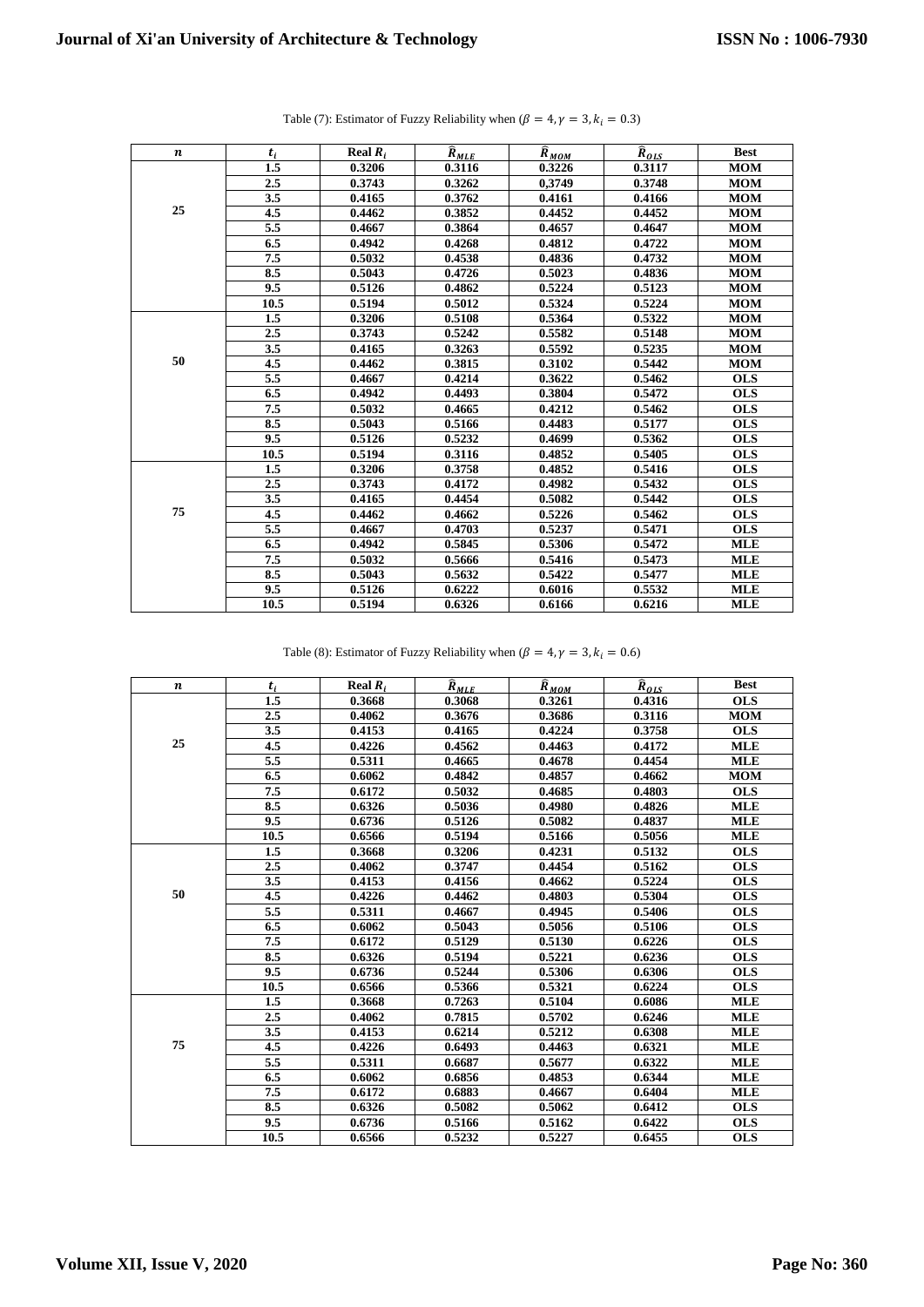## V. CONCLUSION

From the results of simulation for comparing the fuzzy reliability function of mixed  $Ex - Rayleigh$ we find that the first best one is the OLS, second one is MOM, and the third is MLE. The results of comparison indicates that the best fuzzy reliability that the first best one is the OLS, second one is MOM, and the third is MLE, table below summarize the above results.

| <b>Tables</b> | $R_{MLE}$ | $\widehat{R}_{MOM}$ | $\widehat{R}_{OLS}$ |
|---------------|-----------|---------------------|---------------------|
|               | 0.266     | 0.266               | 0.466               |
|               | 0.366     | 0.266               | 0.333               |
|               | 0.300     | 0.633               | 0.066               |
|               | 0.300     | 0.233               | 0.400               |
|               | 0.266     | 0.333               | 0.400               |
|               | 0.233     | 0.300               | 0.500               |
|               | 0.166     | 0.466               | 0.366               |
|               | 0.400     | 0.066               | 0.533               |

#### Table (9): Reliability Results Summery

From table (9) we conclude that OLS is the best with percentage (38%), MOM with percentage (32%), and MLE with percentage (30%).

## **REFERENCES**

[1] A.C. Mkolesial, M.Y. Shatalov, (2017), "Exact solutions for a two parameters Rayleigh distribution", Global Journal of Pure and applied mathematics, Vol.13, No. 11, pp.8039 – 8051.

[2] A.S. Akhter and A,S. Hirai, (2009), "Estimation of scale parameter from the Rayleigh distribution from type II singly and doubly censored data", Pakistan Journal of Statistics, Vol.V, No. 1: 31 – 45 .

[3] Abbas Pak, Gholam Ali Parham, Mansour Sara, (2014), "Inference for the Rayleigh Distribution Based on Progressive Type-II Fuzzy Censored Data", Journal of Modern Applied Statistical Methods, Vol.18, Issue 1.

[4] Hussian M.A. (2017), "Fuzzy reliability estimation based on exponential ranked set samples", International Journal of contemporary mathematical sciences,  $1(12): 31 - 42$ .

[5] Iden H. Hussein, Hadeer A. KHammas, (2019), " Estimation of Survival Function for Rayleigh Distribution by Ranking function", Baghdad Science Journal Vol.16(3).

[6] Jasim ZF, Hussein H. "fuzzy Reliability function estimation for Weibull distribution. 2016.;7: 355- 366..

[7] Ji Eun Oh Joong Kweon Sohn, (2018), " The comparative studies on reliability for Rayleigh models", Journal of the Korean Data, 29(2), 533–545.

[8] K. Chansoo and H. Keunhee, (2009), "Estimation of the scale parameter of the Rayleigh distribution under general progressive censoring", Journal of the Korean statistical society, 38: 239 – 24.

[9] Kalb, J.D. and Prentice R.L., (2011), "The theory statistical analysis of failure time data", Jhon Wiley and Sons.

[10] Lee, C. S. and Moon, Y. G. (2014). Reliability estimation and ratio distribution in a general exponential distribution. Journal of the Korean Data & Information Science Society, 25, 623-632.

[11] Lee, J. C. and Lee, C. S. (2010). Reliability and ratio in a right truncated Rayleigh distribution. Journal of the Korean Data & Information Science Society, 21, 195-200. Pak, A.,